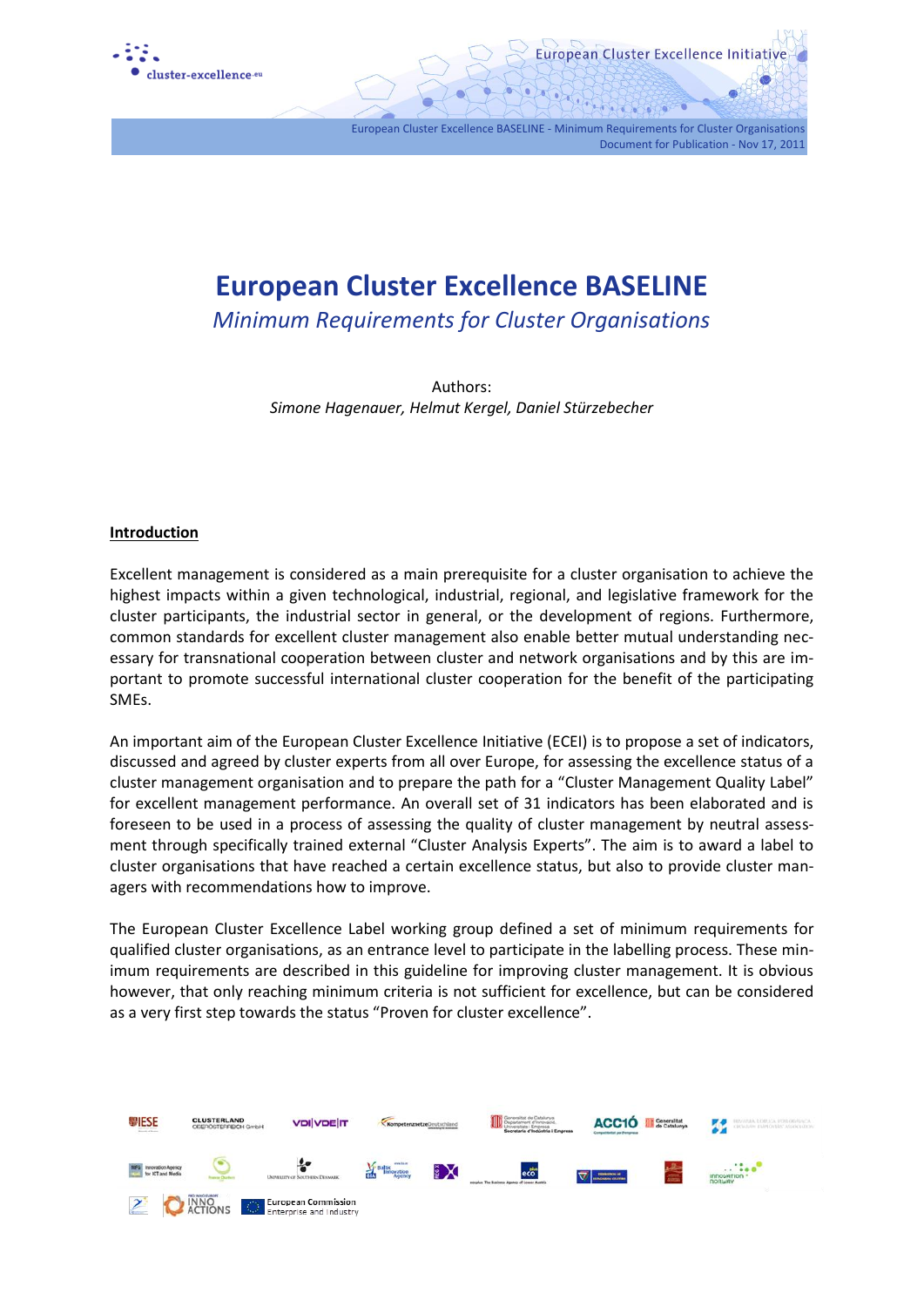

### **Structure of the Cluster**

The cluster management should consider that the cluster is clearly structured and that the participants are committed to the cluster organisation and also confirmed their participation through some kind of written form. The cluster should furthermore represent a critical mass of companies in relation to its sector or field of activity.

### 1.1.0 Committed Cluster Participation

The cluster shall be dominated by so-called committed cluster participants\*. A cluster participant is committed if he/she actively contributes to the activities of the cluster through e.g. membership fees, signing of a declaration of accession, a letter of intent or a partnership agreement, etc. The cluster may as well have non-committed passive participants who show an interest in the cluster's activities going beyond the mere registration for a newsletter or similar (e.g. through regular participation in events), but who do not contribute actively to any of the cluster's activities. However, the number of non-committed participants shall be less than 90 % of all participants (committed and non-committed).

\* Potential cluster participants are businesses, R&D organisations, universities, intermediaries, etc.

#### 1.1.1 Composition of the Cluster Participants:

More than half of the committed cluster participants shall be businesses (industry/service providers) within the cluster relevant sector or field of technology. The cluster shall also have research organisations and/or universities among its committed partners.

#### **Typology, Governance, Co-operation**

Clusters characteristically change over time and have to adapt their strategy and activities accordingly. The cluster management has to have structures implemented for decision-making processes with clear roles of participants and other stakeholders in order to facilitate and balance continuity on one side and change on the other side.

#### 2.1 Maturity of the Cluster Management:

The cluster organisation management activities must have been started at least two years ago.

### 2.2.2 Qualification of the Cluster Management Team

The personnel involved in the cluster organisation, responsible for managing the cluster shall be well qualified for the required management tasks to be performed. A certain minimum threshold of a mixture of education, work experience and skills in management, communication and leadership shall be reached.

2.5 Direct Personal Contacts between the Cluster Management Team and the Cluster Participants Within one year, the cluster management team must have been in direct contact with at least 20 % of the cluster participants, meaning

- a contact during a visit at the participants premises or a visit of the participant in the premises of the cluster organisation,
- an extensive bilateral exchange of information and experience via telephone or email, or
- a joint work of the cluster management team and representatives of the participant in specific projects, working groups, and/or other joint activities.

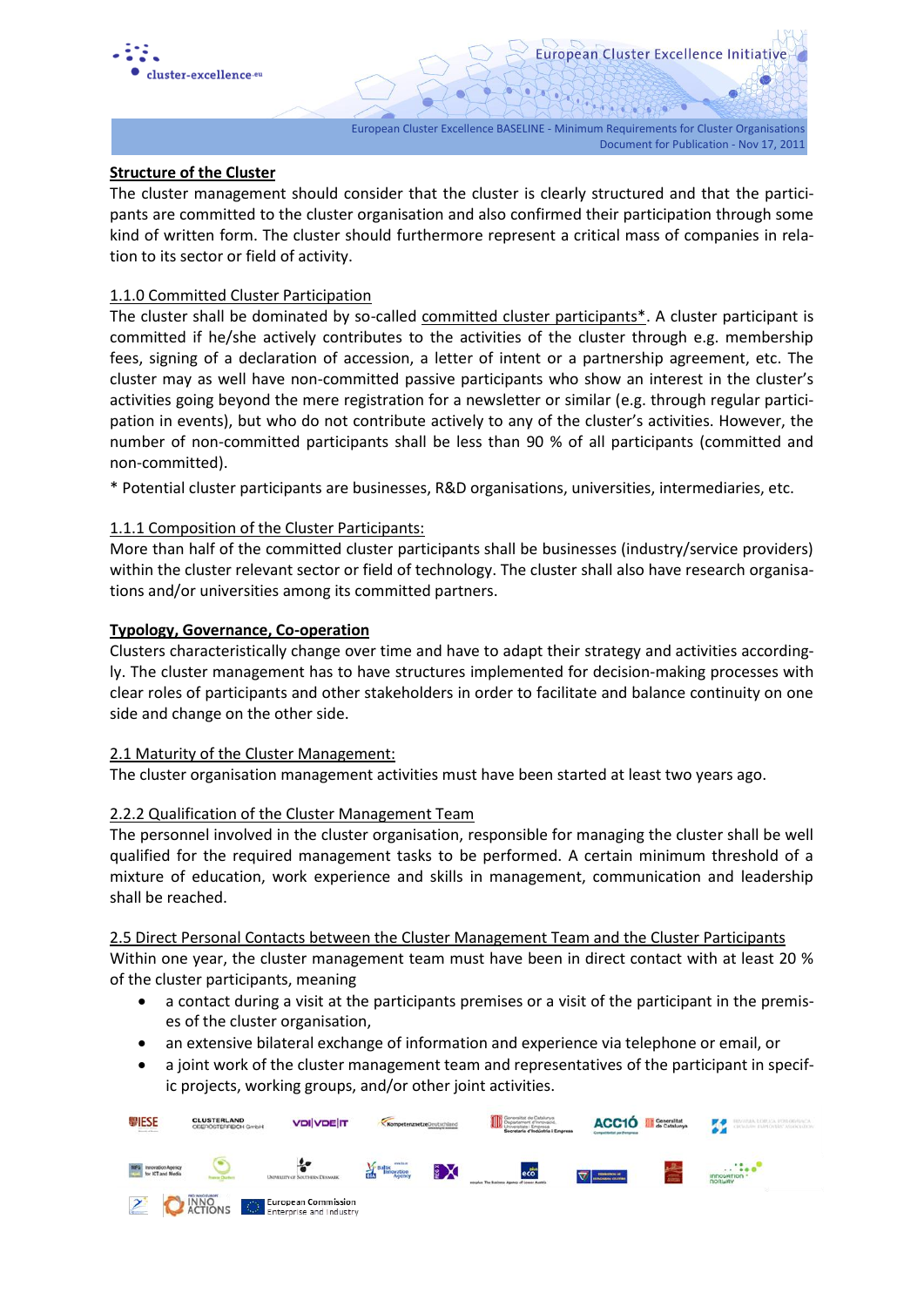

## 2.6 Degree of Co-operation within the Cluster

Within one year at least 15 % of the cluster participants shall be involved in bilateral and/or multilateral co-operation activities with each other, not necessarily facilitated by specific actions of the cluster organisation management. Participation in regular working groups, projects, delegation visits (incoming and outgoing), joint trade fair activities, lecturing activities, etc. shall be considered here, with a minimum effort of two working days spent. Passive participation in seminars, workshops, courses shall not be considered in this context.

#### 2.7 Integration of the Cluster Organisation in the Innovation System

The cluster organisation shall maintain good co-operation contacts with stakeholders and organisations of institutional innovation support and service providers, etc. on a regular basis. These organisations are not necessarily committed participants of the cluster.

#### **Financing Cluster Management**

The activities of cluster management organisations can be very diverse. Furthermore very different expectations of cluster participants require very specific actions. A cluster management organisation therefore requires sufficient resources for a successful operation. A secure financial situation with diversified sources for financial income allows a concentration of the core work of managing the cluster and its activities. However considered a very important issue, the indicators related to financing are not minimal requirements due to the different cluster financing approaches and patterns in Europe and worldwide.

### **Strategy, Objectives, Services**

The elaboration and implementation of a strategic positioning of the cluster is considered as one main issue for cluster management. A clear and well prepared strategy and a strong link to the cluster participants builds the base for implementing and performing a spectrum of actions, serving the needs of the cluster participants in the most successful manner.

#### 4.1.1 Strategy Building Process

The involvement of companies in the process of strategic analysis is mandatory. Furthermore, a minimum of two of the following strategic instruments shall be used, in the context of strategic analysis:

- Identification of the industry and market challenges, e.g. by conducting an industry analysis on the attractiveness of the strategic segments where the cluster participants compete or could compete, based on own studies and/or existing studies
- Analysis of the value chain and value systems for the existing industrial/technological sector and for the needed value system for the transformation of the cluster strategy
- Benchmarking against Advanced Buyers Purchase Criteria (locally and globally) in the new strategy, identification of key success factors to compete and benchmark the new value chain activities against best practices worldwide
- Further strategic planning tools like SWOT or similar instruments

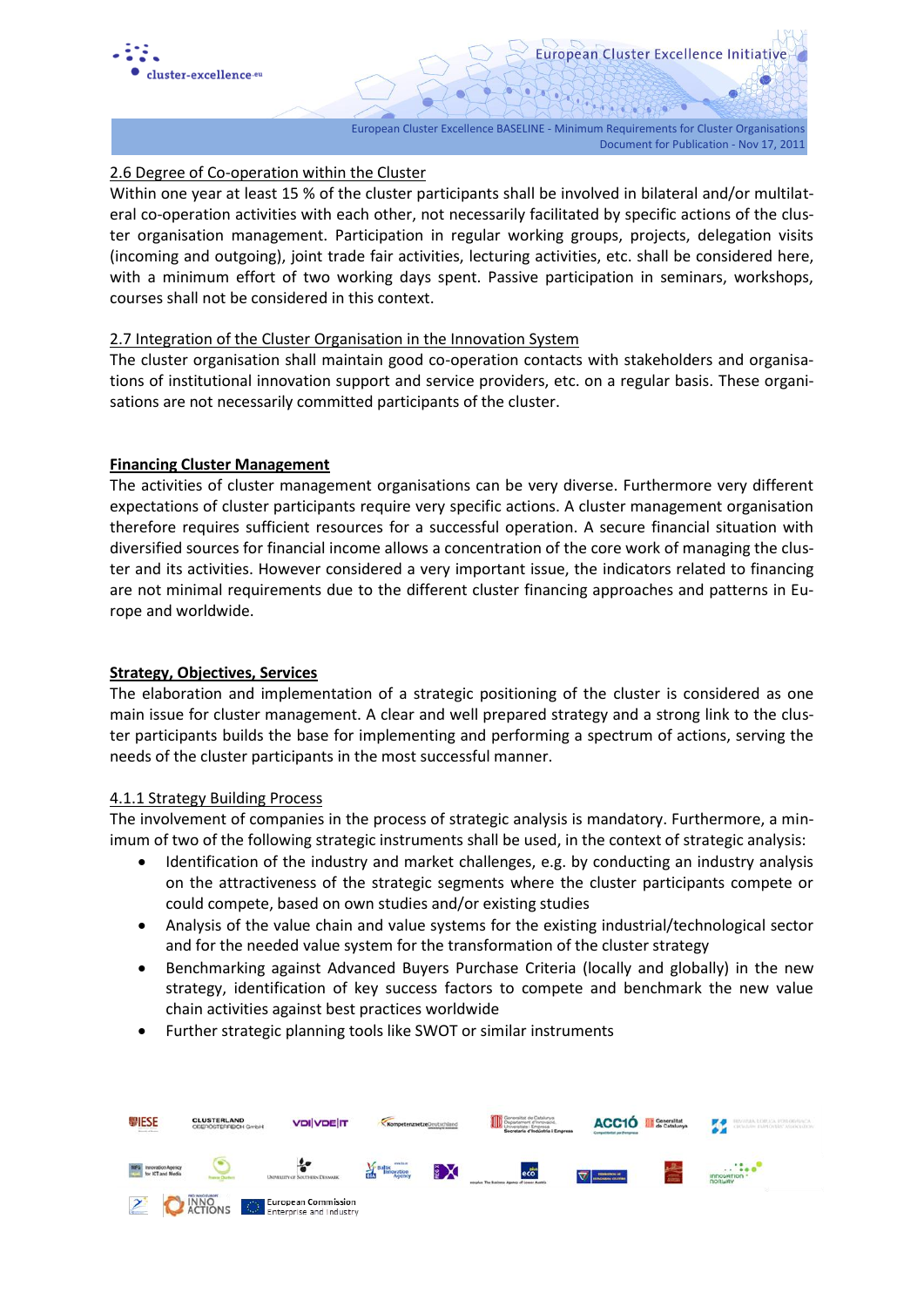

These steps of analysis shall be performed by the cluster management team and shared with the cluster participants through participatory processes, for example:

- Integration of results of member feedbacks (by surveys, specific feedback workshops, etc.)
- Utilisation of other strategic planning workshops or similar instruments

### 4.1.2 Documentation of the Cluster Strategy

The cluster's strategic challenges shall be outlined in a documented (written format, ppt, multimedia, …) format, describing the previous analysis, the strategic options for the participants of the cluster and the way in which the cluster organisation plans to support them in the long, medium, and short term, stating aims and objectives.

#### 4.1.3 Implementation Plan

The cluster organisation shall have available and develop further a written action and implementation plan with measurable targets and dedicated budgets. The implementation plan shall be in line with the cluster strategy and the documented strategic challenges.

#### 4.1.4 Financial Controlling System

An easy-to-use tool for day-to-day financial controlling and reporting system for the cluster organisation's activities on at least quarterly basis shall be in place.

#### 4.1.5 Review of the Cluster Strategy and Implementation Plan

A process to review und update the documented cluster strategy and the strategic challenges for the cluster and the according implementation plan for the cluster organisation shall be foreseen at least every two years, either due to requirements of any public funding or due to intrinsic strategic planning cycles. If no review of strategy was done during the past two years, a review must be planned for the near future (< 6 months).

#### 4.1.6 Performance Monitoring of Cluster Management

There shall be a controlling system in place and be used to monitor the performance of the cluster organisation on a regular basis (at least annually).

### 4.3 Activities and Services of the Cluster Organisation

The cluster management team shall provide a certain spectrum of services for the cluster participants with significant intensity in its 3 most important fields of activities (e.g. improving innovation capability, exploring business opportunities, fostering entrepreneurship, education & training, internationalisation, etc.).

#### 4.4 Performance of the Cluster Management

The cluster organisation must have fulfilled at least 50 % of the targets set in the cluster organisation's performance monitoring system (see 4.1.6) or in the annual implementation plan (see 4.1.3) in the last 12 months.

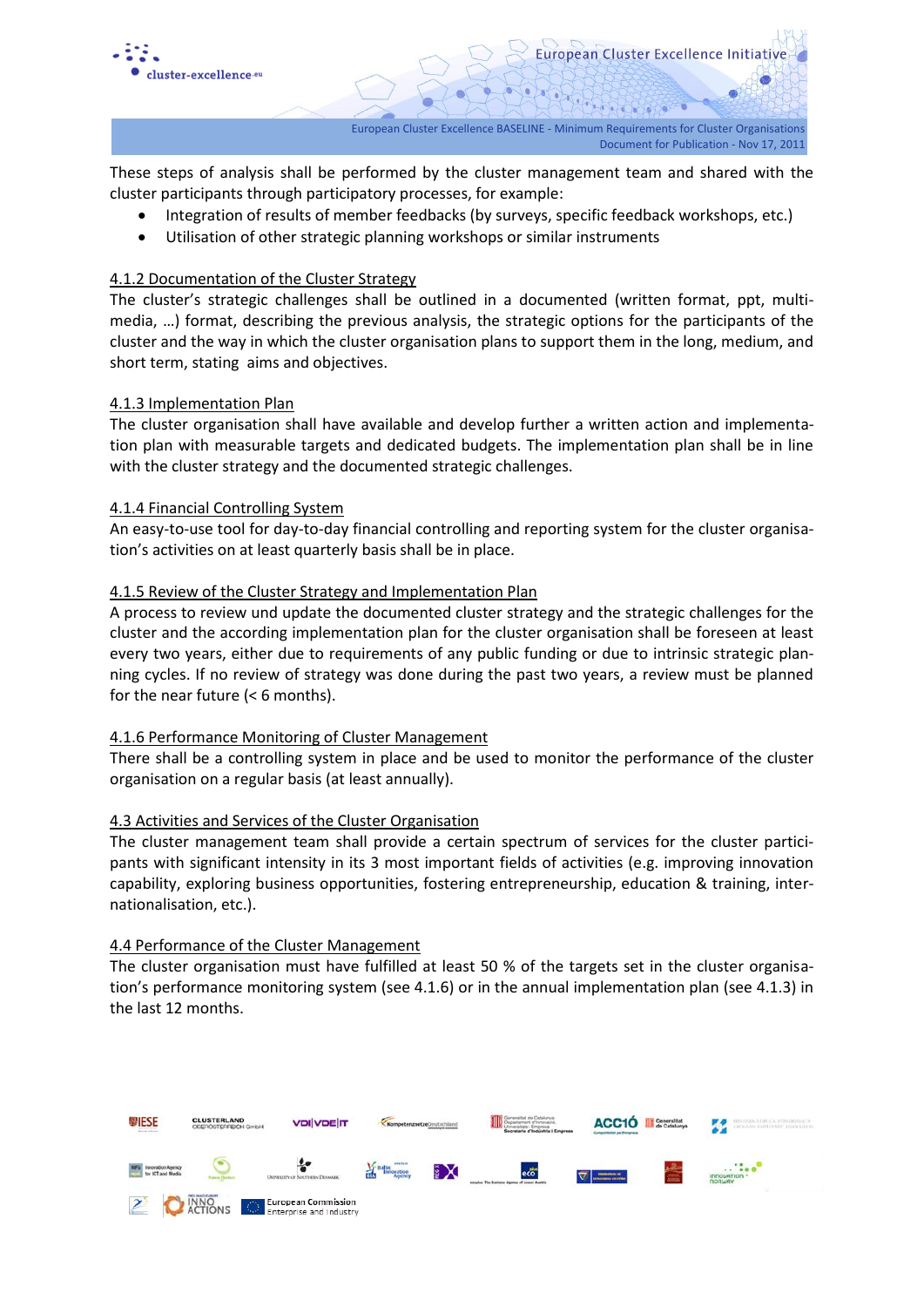

### 4.6.2 Cluster Organisation's Web Presence

The cluster organisation must initiate and regularly update its web presence (webpage, social networks), giving overviews and details of the cluster and of the work of the cluster organisation and maybe even of the industrial and/or technological sector in general, as well as important contact points in the local language. Furthermore, as internationalisation of clusters is regarded as an important issue, basic information and contact data shall also be accessible in English.

#### **Achievements and Recognition**

The "Cluster Management Quality Label" should apply to all types of cluster organisations in all possible technological and/or industrial/commercial areas. Therefore, the direct impact achieved is only comparable on the basis of success stories and media appearance. Furthermore tools for assessing customer satisfaction shall be in place to give an indication if the expectations of the cluster's stakeholders and participants are fulfilled.

#### **Conclusions**

The above described selected indicators for analysing the management excellence status of a cluster organisation can be perfectly used by cluster organisations to initiate a first self-assessment of their management status. Only cluster organisations following high standards of cluster management in particular will be in the position to support their SME participants in their aims for identifying possibilities for international cooperation.

The degree of fulfilment of the cluster management quality criteria delivers a first indication of the status and/or deficits of the cluster management. However, an assessment of all of the 31 quality indicators should result in high ratings for the majority of all indicators in order to reach an excellence level being sufficient for a "Cluster Management Quality Label" and to be called "Proven for Cluster Excellence".

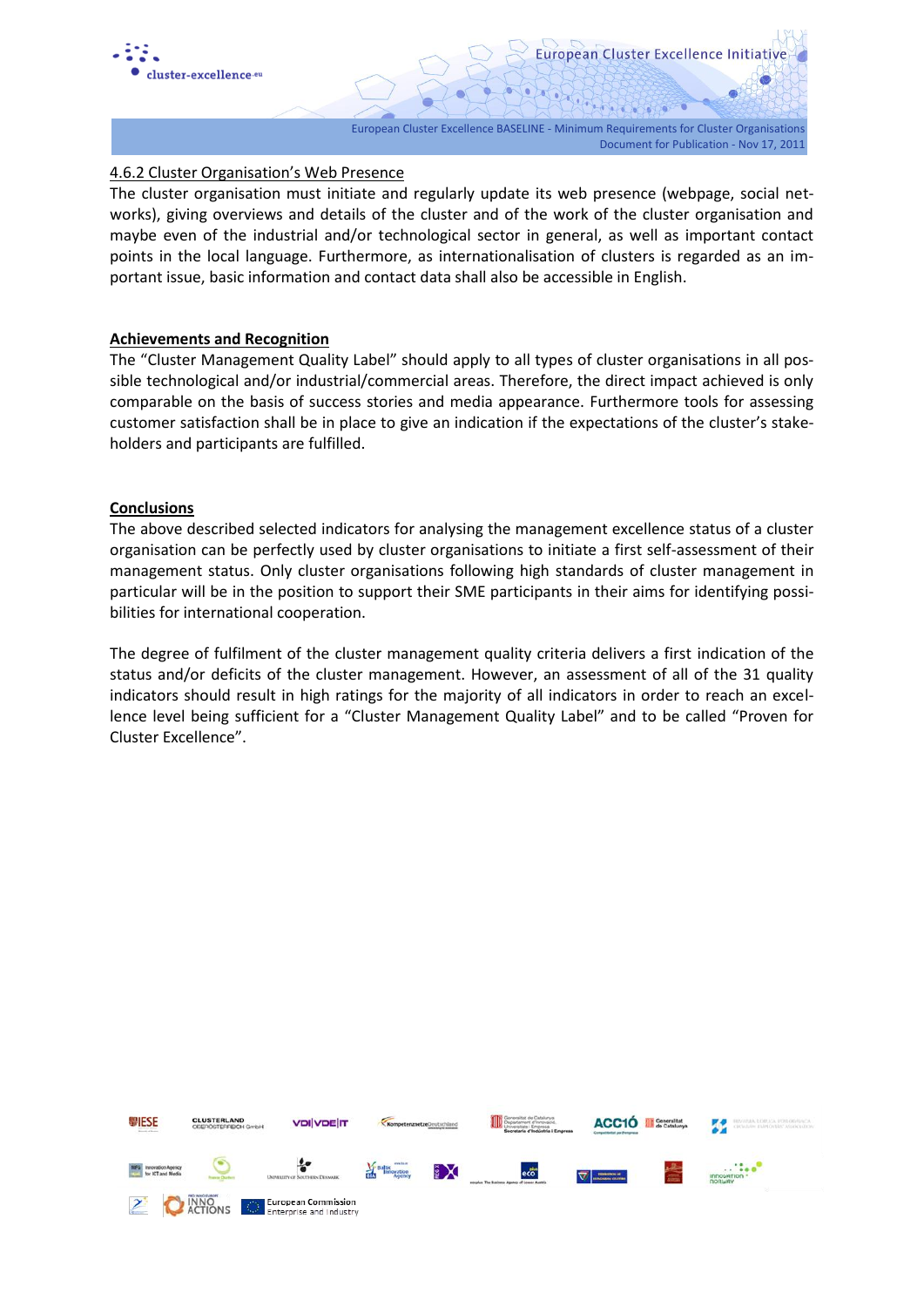

European Cluster Excellence Initiative

European Cluster Excellence BASELINE - Minimum Requirements for Cluster Organisations

Document for Publication - Nov 17, 2011

# **Annex: Indicators of the ECEI Cluster Management Excellence Label Assessment**

| <b>Structure of the Cluster</b>          |              |                                                                                           |
|------------------------------------------|--------------|-------------------------------------------------------------------------------------------|
| 1.1.0                                    | ✓            | <b>Committed Cluster Participation</b>                                                    |
| 1.1.1                                    | $\checkmark$ | Composition of the Cluster Participants                                                   |
| 1.1.2                                    | ✓            | Number of Committed Cluster Participants in Total                                         |
| 1.2                                      |              | Geographical Concentration of the Cluster Participants                                    |
| <b>Typology, Governance, Cooperation</b> |              |                                                                                           |
| 2.1                                      | ✓            | Maturity of the Cluster Management                                                        |
| 2.2.1                                    |              | Human Resources Available for the Cluster Management                                      |
| 2.2.2                                    | $\checkmark$ | Qualification of the Cluster Management Team                                              |
| 2.2.3                                    |              | Life Long Learning Aspects for the Cluster Management Team                                |
| 2.2.4                                    |              | Stability and Continuity of Human Resources of the Cluster Management Team                |
| 2.3                                      |              | <b>Stability of Cluster Participation</b>                                                 |
| 2.4                                      | $\checkmark$ | Clarity of Roles - Involvement of Stakeholders in the Decision Making Processes           |
| 2.5                                      | ✓            | Direct Personal Contacts Between the Cluster Management Team and the Cluster Participants |
| 2.6                                      | ✓            | Degree of Cooperation within the Cluster                                                  |
| 2.7                                      | ✓            | Integration of the Cluster Organisation in the Innovation System                          |
| <b>Financing Cluster Management</b>      |              |                                                                                           |
| 3.1                                      |              | Prospects of the Financial Resources of the Cluster Organisation                          |
| 3.2                                      |              | Share of Financial Resources from Private Sources                                         |
| <b>Strategy, Objectives, Services</b>    |              |                                                                                           |
| 4.1.1                                    | $\checkmark$ | <b>Strategy Building Process</b>                                                          |
| 4.1.2                                    | ✓            | Documentation of the Cluster Strategy                                                     |
| 4.1.3                                    | $\checkmark$ | <b>Implementation Plan</b>                                                                |
| 4.1.4                                    | ✓            | <b>Financial Controlling System</b>                                                       |
| 4.1.5                                    | ✓            | Review of the Cluster Strategy and Implementation Plan                                    |
| 4.1.6                                    | $\checkmark$ | Performance Monitoring of Cluster Management                                              |
| 4.2                                      |              | Focus of the Cluster Strategy                                                             |
| 4.3                                      | $\checkmark$ | Activities and Services of the Cluster Management                                         |
| 4.4                                      | ✓            | Performance of the Cluster Management                                                     |
| 4.5                                      |              | <b>Working Groups</b>                                                                     |
| 4.6.1                                    |              | Communication of the Cluster Organisation                                                 |
| 4.6.2                                    | ✓            | <b>Cluster Organisation's Web Presence</b>                                                |
| <b>Achievements and Recognition</b>      |              |                                                                                           |
| 5.1                                      |              | Recognition of the Cluster in Publications, Press, Media                                  |
| 5.2                                      |              | <b>Success Stories</b>                                                                    |
| 5.3                                      |              | Customer and Cluster Participants' Satisfaction Assessment                                |
| $\checkmark$ = mininum requirement       |              |                                                                                           |